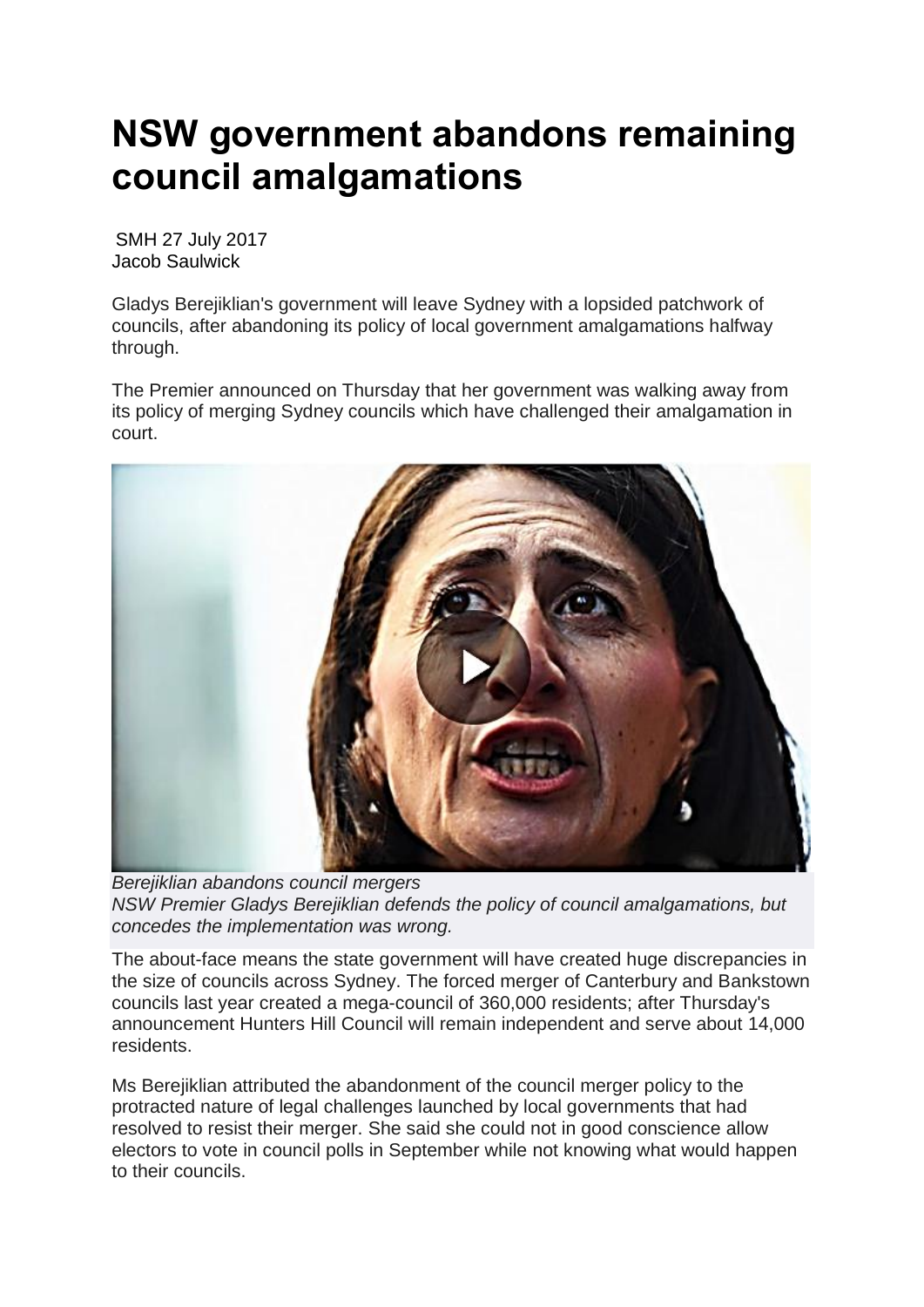## RELATED ARTICLES

- [Frustrated](http://www.smh.com.au/nsw/frustrated-hornsby-council-demands-the-return-of-land-lost-to-amalgamation-20170712-gx9vqt.html) council wants return of land lost in merger
- A year on, state [government's](http://www.smh.com.au/nsw/a-year-on-state-governments-council-merger-policy-remains-a-mess-20170602-gwiywr.html) council merger policy remains 'a mess'

"There's no doubt that the court proceedings in relation to local government has provided a degree of uncertainty," Ms Berejiklian said.

"Our decision today as a government is to provide certainty to the community for the September 9 council elections," she said.

The decision follows a run of abandoned policies, including banning greyhound racing, privatising the operation of a number of hospitals, merging some regional councils, and introducing a fire and emergency services levy.

It affects 14 councils, which had been set to merge into five. The affected councils are: Burwood, Canada Bay and Strathfield; Hornsby and Ku-ring-gai; Hunters Hill, Lane Cove and Ryde; Mosman, North Sydney and Willoughby; and Randwick, Waverley and Woollahra.



*NSW Premier Gladys Berejiklian rejected suggestions the new law could be used to breakup other types of protests. Photo: Brook Mitchell*

Ms Berejiklian said the policy of council mergers was a "sound" one, and residents in areas where councils had been amalgamated had benefited.

"On this issue I believe in the government's policy position," Ms Berejiklian said. "But there's no doubt the implementation could have been better."

The policy, however, leaves many questions unresolved. For instance, Hornsby Council, which supported its proposed merger with Ku-ring-gai, will no longer be merged. But [Hornsby](http://www.smh.com.au/nsw/frustrated-hornsby-council-demands-the-return-of-land-lost-to-amalgamation-20170712-gx9vqt.html) says it is about \$10 million worse off after the Epping area was carved off to a new City of Parramatta Council last year.